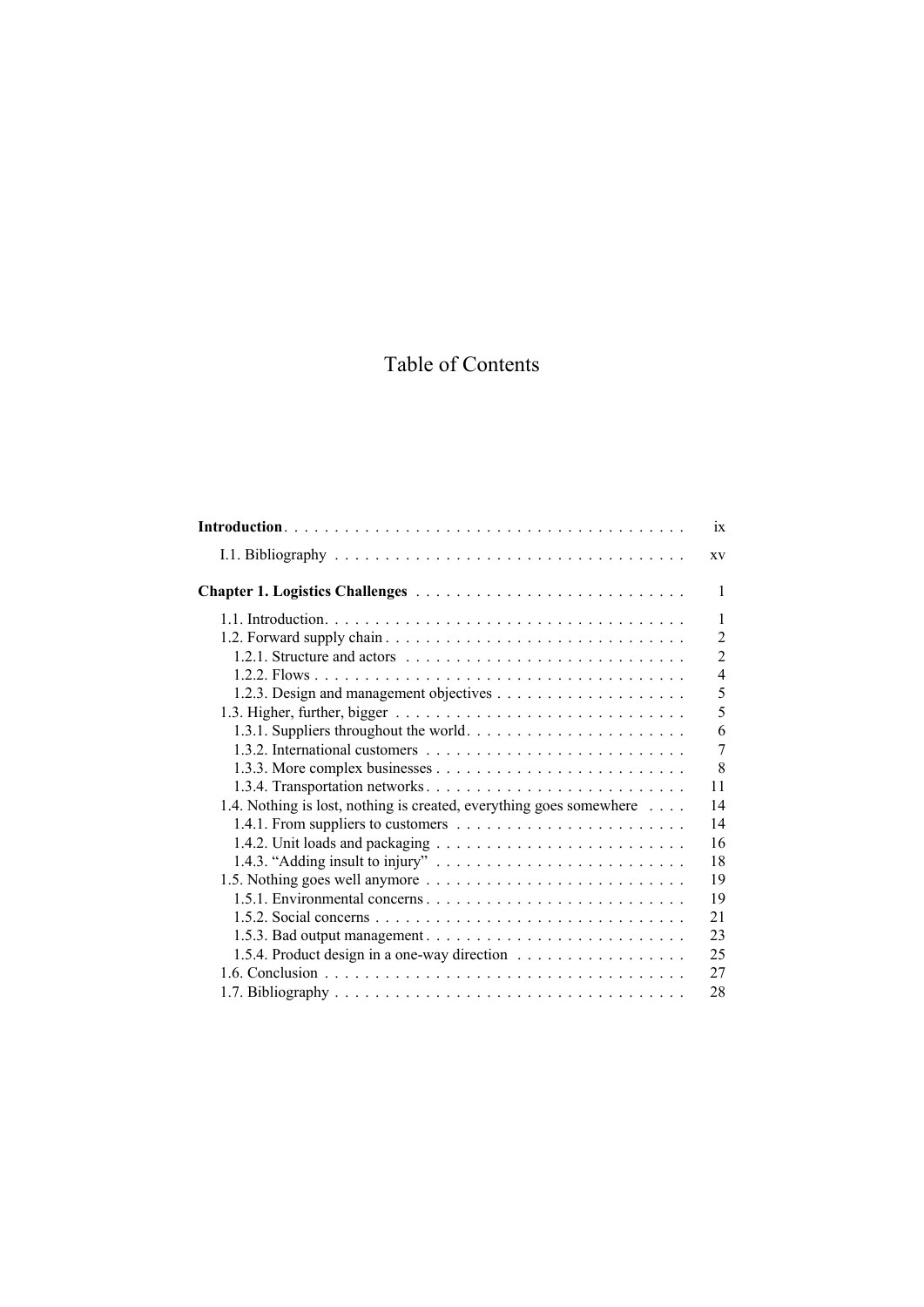| vi | Sustainable Reverse Logistics Network |  |  |
|----|---------------------------------------|--|--|
|    |                                       |  |  |

|                                                                  | 35  |
|------------------------------------------------------------------|-----|
|                                                                  | 35  |
|                                                                  | 36  |
|                                                                  | 36  |
|                                                                  | 36  |
|                                                                  | 38  |
|                                                                  | 39  |
|                                                                  | 43  |
|                                                                  | 49  |
|                                                                  | 54  |
|                                                                  | 56  |
|                                                                  | 74  |
|                                                                  | 77  |
|                                                                  | 80  |
|                                                                  | 83  |
|                                                                  | 86  |
|                                                                  | 87  |
|                                                                  |     |
|                                                                  | 89  |
|                                                                  | 89  |
|                                                                  | 91  |
|                                                                  | 92  |
|                                                                  | 92  |
|                                                                  | 93  |
|                                                                  | 93  |
|                                                                  | 94  |
| 3.2.3. Controlling natural resource consumption                  | 95  |
| 3.2.4. Implementing an environmental management system (EMS).    | 95  |
|                                                                  | 96  |
|                                                                  | 100 |
|                                                                  | 101 |
|                                                                  | 104 |
|                                                                  | 106 |
|                                                                  | 108 |
|                                                                  | 109 |
|                                                                  | 124 |
|                                                                  | 125 |
|                                                                  | 129 |
| 4.1. Network design and management integrating reverse logistics | 133 |
|                                                                  | 134 |